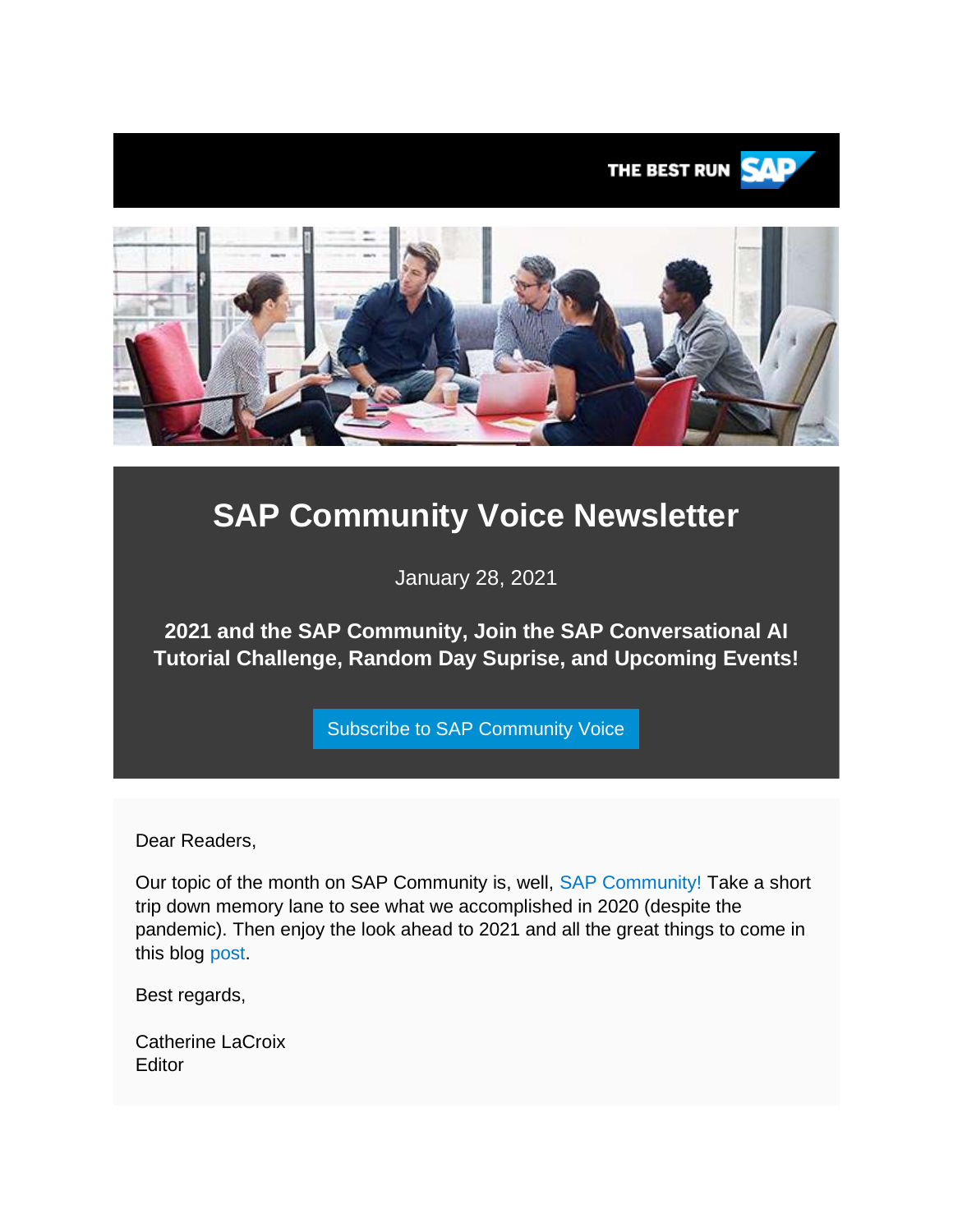

### **SAP Community Welcomes SAP TechEd**

The SAP Community now brings you SAP TechEd content. This will not only give you a chance to catch up on sessions you missed, but we're modifying some of the formats so you'll be able to take a closer look at the hands-on content, and get insights and tips from the experts live.

### [Read the blog post](https://s4cloudae36f1aac.hana.ondemand.com/data-buffer/sap/public/cuan/link/100/8CEF4E6AE38B207BFDE6AB865758F4775B7D8195?_V_=2&_K11_=8AB2F500ABD4B5986684589EC4CA94149F70BE92&_L54AD1F204_=c2NlbmFyaW89TUxDUEcmdGVuYW50PW15MzAwNzIzLnM0aGFuYS5vbmRlbWFuZC5jb20mdGFyZ2V0PWh0dHBzOi8vYmxvZ3Muc2FwLmNvbS8yMDIxLzAxLzIxL3NhcC1jb21tdW5pdHktd2VsY29tZXMtc2FwLXRlY2hlZC8vP3NvdXJjZT1lbWFpbC1nLWNvbW11bml0eS1uZXdzbGV0dGVyLUpBTjIxJnNhcC1vdXRib3VuZC1pZD04Q0VGNEU2QUUzOEIyMDdCRkRFNkFCODY1NzU4RjQ3NzVCN0Q4MTk1JnNtY19jYW1wYWlnbl9pZD0wMDAwMDE0NzAxJnNvdXJjZT1lbWFpbC1zbWM&_K13_=241&_K14_=68b63c7825f235c8b5250ee48f7c1d51f42968b4f2517a5a2bd756bcae4e8cde)



### **Join the SAP Conversational AI Tutorial Challenge!**

The adoption of chatbots and conversational AI technology becomes bigger every day, providing addedvalue for both businesses and endusers around the world. With this challenge, we wanted to offer a unique opportunity for community members to showcase what can be achieved with chatbots.

### [Read the blog post](https://s4cloudae36f1aac.hana.ondemand.com/data-buffer/sap/public/cuan/link/100/8CEF4E6AE38B207BFDE6AB865758F4775B7D8195?_V_=2&_K11_=26EF5A0C6DFC1495A45BA3AB82DF9C50F7A52E34&_L54AD1F204_=c2NlbmFyaW89TUxDUEcmdGVuYW50PW15MzAwNzIzLnM0aGFuYS5vbmRlbWFuZC5jb20mdGFyZ2V0PWh0dHBzOi8vYmxvZ3Muc2FwLmNvbS8yMDIxLzAxLzE4L3NhcC1jb252ZXJzYXRpb25hbC1haS10dXRvcmlhbC1jaGFsbGVuZ2UtMjAyMS1zdWJtaXNzaW9ucy1vcGVuLy8/c291cmNlPWVtYWlsLWctY29tbXVuaXR5LW5ld3NsZXR0ZXItSkFOMjEmc2FwLW91dGJvdW5kLWlkPThDRUY0RTZBRTM4QjIwN0JGREU2QUI4NjU3NThGNDc3NUI3RDgxOTUmc21jX2NhbXBhaWduX2lkPTAwMDAwMTQ3MDEmc291cmNlPWVtYWlsLXNtYw&_K13_=241&_K14_=888c0b5b66f2b98bbcc216534255cf4a619fbf4ce2efd6ee9d7c08749d06e21d)



### **The Most Fun I've Ever Had with ABAP with or without a Server**

[Jorgen Lindqvist](https://s4cloudae36f1aac.hana.ondemand.com/data-buffer/sap/public/cuan/link/100/8CEF4E6AE38B207BFDE6AB865758F4775B7D8195?_V_=2&_K11_=AD75D83D6DFEFFBFBAC5C2A8CDD40E97C8904DF6&_L54AD1F204_=c2NlbmFyaW89TUxDUEcmdGVuYW50PW15MzAwNzIzLnM0aGFuYS5vbmRlbWFuZC5jb20mdGFyZ2V0PWh0dHBzOi8vcGVvcGxlLnNhcC5jb20vam9yZ2VuX2xpbmRxdmlzdDQxP3NvdXJjZT1lbWFpbC1nLWNvbW11bml0eS1uZXdzbGV0dGVyLUpBTjIxJnNhcC1vdXRib3VuZC1pZD04Q0VGNEU2QUUzOEIyMDdCRkRFNkFCODY1NzU4RjQ3NzVCN0Q4MTk1JnNtY19jYW1wYWlnbl9pZD0wMDAwMDE0NzAxJnNvdXJjZT1lbWFpbC1zbWM&_K13_=241&_K14_=c9c4ca81f8c320b0c6cc6431389f21edd3c3fd52a0e36897f3acb9471eb5d621) recounts his personal experience participating in the annual [Advent of Code](https://s4cloudae36f1aac.hana.ondemand.com/data-buffer/sap/public/cuan/link/100/8CEF4E6AE38B207BFDE6AB865758F4775B7D8195?_V_=2&_K11_=D892A61F0BEA2AF7F558F2A96C396DBAB321714A&_L54AD1F204_=c2NlbmFyaW89TUxDUEcmdGVuYW50PW15MzAwNzIzLnM0aGFuYS5vbmRlbWFuZC5jb20mdGFyZ2V0PWh0dHBzOi8vYWR2ZW50b2Zjb2RlLmNvbS8/c291cmNlPWVtYWlsLWctY29tbXVuaXR5LW5ld3NsZXR0ZXItSkFOMjEmc2FwLW91dGJvdW5kLWlkPThDRUY0RTZBRTM4QjIwN0JGREU2QUI4NjU3NThGNDc3NUI3RDgxOTUmc21jX2NhbXBhaWduX2lkPTAwMDAwMTQ3MDEmc291cmNlPWVtYWlsLXNtYw&_K13_=241&_K14_=6c43e92db217c9ef4cb1cf33a45b95366a0f123e7fbd2f6419682e7987d6bfc0) event. "It's like



### **Random Day Suprise, You Are Part of Us! Part 2**

We dedicated our [Random Day](https://s4cloudae36f1aac.hana.ondemand.com/data-buffer/sap/public/cuan/link/100/8CEF4E6AE38B207BFDE6AB865758F4775B7D8195?_V_=2&_K11_=1B5D8AF0739F990D54A9687F07833431C26C501C&_L54AD1F204_=c2NlbmFyaW89TUxDUEcmdGVuYW50PW15MzAwNzIzLnM0aGFuYS5vbmRlbWFuZC5jb20mdGFyZ2V0PWh0dHBzOi8vY29tbXVuaXR5LnNhcC5jb20vcmVzb3VyY2VzL21pc3Npb25zLWJhZGdlcz9zb3VyY2U9ZW1haWwtZy1jb21tdW5pdHktbmV3c2xldHRlci1KQU4yMSZzYXAtb3V0Ym91bmQtaWQ9OENFRjRFNkFFMzhCMjA3QkZERTZBQjg2NTc1OEY0Nzc1QjdEODE5NSZzbWNfY2FtcGFpZ25faWQ9MDAwMDAxNDcwMSZzb3VyY2U9ZW1haWwtc21j&_K13_=241&_K14_=86b068e25d18271a2260069a997befbd42969d29e372f8159a226a021c075873)  [Surprise](https://s4cloudae36f1aac.hana.ondemand.com/data-buffer/sap/public/cuan/link/100/8CEF4E6AE38B207BFDE6AB865758F4775B7D8195?_V_=2&_K11_=1B5D8AF0739F990D54A9687F07833431C26C501C&_L54AD1F204_=c2NlbmFyaW89TUxDUEcmdGVuYW50PW15MzAwNzIzLnM0aGFuYS5vbmRlbWFuZC5jb20mdGFyZ2V0PWh0dHBzOi8vY29tbXVuaXR5LnNhcC5jb20vcmVzb3VyY2VzL21pc3Npb25zLWJhZGdlcz9zb3VyY2U9ZW1haWwtZy1jb21tdW5pdHktbmV3c2xldHRlci1KQU4yMSZzYXAtb3V0Ym91bmQtaWQ9OENFRjRFNkFFMzhCMjA3QkZERTZBQjg2NTc1OEY0Nzc1QjdEODE5NSZzbWNfY2FtcGFpZ25faWQ9MDAwMDAxNDcwMSZzb3VyY2U9ZW1haWwtc21j&_K13_=241&_K14_=86b068e25d18271a2260069a997befbd42969d29e372f8159a226a021c075873) to the **International Make Your Dream Come True Day**. We think that the beginning of this year is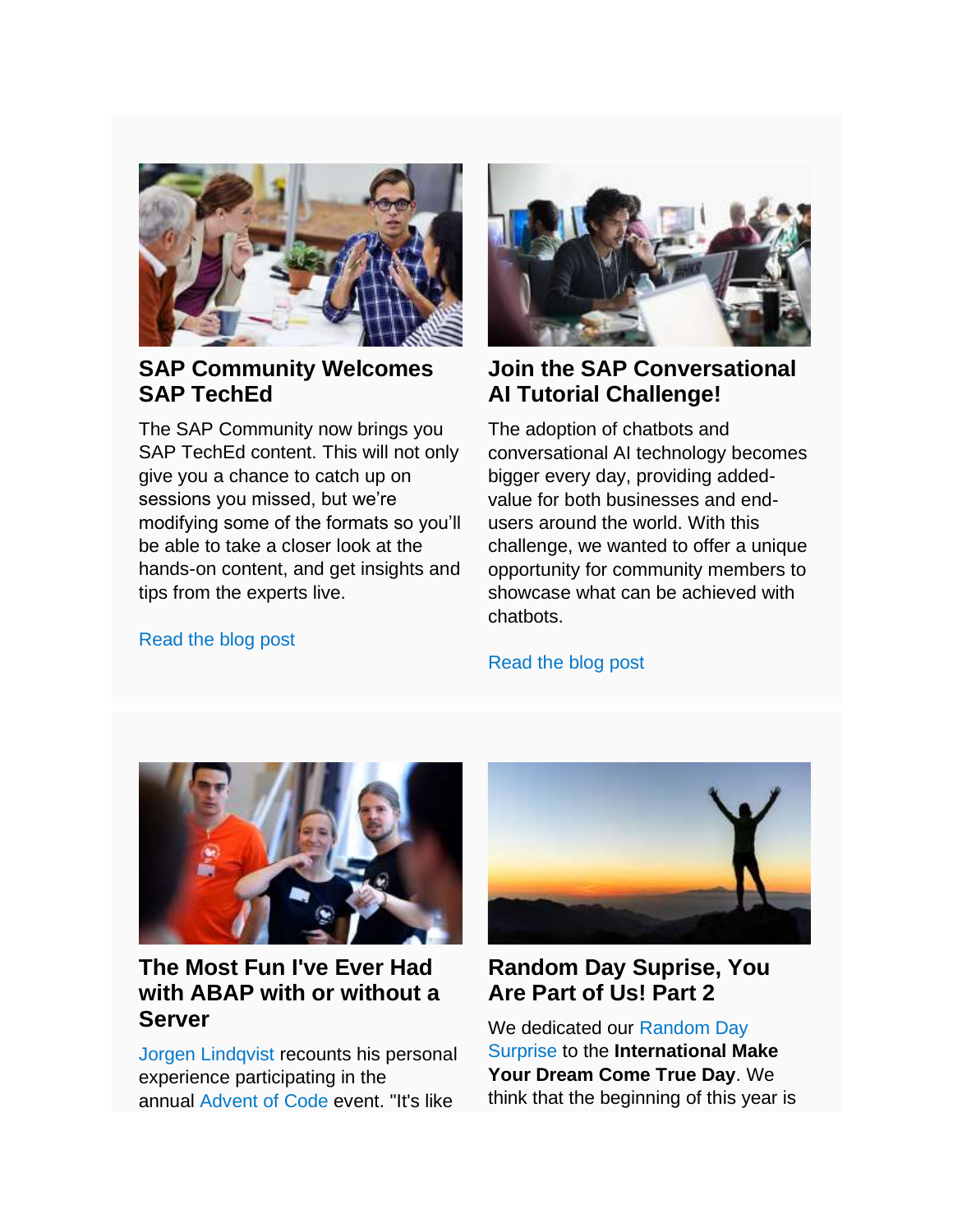an advent calendar with a two part programming challenge/puzzle/exercise each day from December 1st to December 25th," he said. The puzzles are not programming language specific but can be solved in any language.

exactly the right time to motivate you guys to believe in yourself, to climb up that mountain, to reach for the stars (ok, you know what I mean), and to make your dreams come true.

[Read the blog post](https://s4cloudae36f1aac.hana.ondemand.com/data-buffer/sap/public/cuan/link/100/8CEF4E6AE38B207BFDE6AB865758F4775B7D8195?_V_=2&_K11_=D691506003CBD846FE8AA932EAEFBF10F1AFE4B1&_L54AD1F204_=c2NlbmFyaW89TUxDUEcmdGVuYW50PW15MzAwNzIzLnM0aGFuYS5vbmRlbWFuZC5jb20mdGFyZ2V0PWh0dHBzOi8vYmxvZ3Muc2FwLmNvbS8yMDIxLzAxLzE5L3JhbmRvbS1kYXktc3VycHJpc2UteW91LWFyZS1wYXJ0LW9mLXVzLXBhcnQtMi8vP3NvdXJjZT1lbWFpbC1nLWNvbW11bml0eS1uZXdzbGV0dGVyLUpBTjIxJnNhcC1vdXRib3VuZC1pZD04Q0VGNEU2QUUzOEIyMDdCRkRFNkFCODY1NzU4RjQ3NzVCN0Q4MTk1JnNtY19jYW1wYWlnbl9pZD0wMDAwMDE0NzAxJnNvdXJjZT1lbWFpbC1zbWM&_K13_=241&_K14_=55b54afbabdc22291a9e55815348e3014acc29c4cd4bf3139c53bfbc89dfa001)

#### [Read the blog post](https://s4cloudae36f1aac.hana.ondemand.com/data-buffer/sap/public/cuan/link/100/8CEF4E6AE38B207BFDE6AB865758F4775B7D8195?_V_=2&_K11_=E46CF91D0913B1746D882E9525E6C8BB6E0C2C9E&_L54AD1F204_=c2NlbmFyaW89TUxDUEcmdGVuYW50PW15MzAwNzIzLnM0aGFuYS5vbmRlbWFuZC5jb20mdGFyZ2V0PWh0dHBzOi8vYmxvZ3Muc2FwLmNvbS8yMDIxLzAxLzAyL3RoZS1tb3N0LWZ1bi1pdmUtZXZlci1oYWQtd2l0aC1hYmFwLXdpdGgtb3Itd2l0aG91dC1hLXNlcnZlci8vP3NvdXJjZT1lbWFpbC1nLWNvbW11bml0eS1uZXdzbGV0dGVyLUpBTjIxJnNhcC1vdXRib3VuZC1pZD04Q0VGNEU2QUUzOEIyMDdCRkRFNkFCODY1NzU4RjQ3NzVCN0Q4MTk1JnNtY19jYW1wYWlnbl9pZD0wMDAwMDE0NzAxJnNvdXJjZT1lbWFpbC1zbWM&_K13_=241&_K14_=e7610cb36b87071f8aae434cd857e0752ede0c65ae94988fef3475661bd2ccb3)



## **Community News**

### **SAP Community Fan Shop – Visit the Online Store!**

Since we're all shopping online these days, stop by our new community fan shop! It's an online shop where you can buy SAP Community branded material for your own use.

#### [Read More](https://s4cloudae36f1aac.hana.ondemand.com/data-buffer/sap/public/cuan/link/100/8CEF4E6AE38B207BFDE6AB865758F4775B7D8195?_V_=2&_K11_=0841D8F0EA9F27E165E60A5357A697C557042E29&_L54AD1F204_=c2NlbmFyaW89TUxDUEcmdGVuYW50PW15MzAwNzIzLnM0aGFuYS5vbmRlbWFuZC5jb20mdGFyZ2V0PWh0dHBzOi8vZW1lYS5leHQuc2FwbWVyY2hhbmRpc2UuY29tL2NvLWJyYW5kaW5nL3NhcC1jb21tdW5pdHkuaHRtbC8vP3NvdXJjZT1lbWFpbC1nLWNvbW11bml0eS1uZXdzbGV0dGVyLUpBTjIxJnNhcC1vdXRib3VuZC1pZD04Q0VGNEU2QUUzOEIyMDdCRkRFNkFCODY1NzU4RjQ3NzVCN0Q4MTk1JnNtY19jYW1wYWlnbl9pZD0wMDAwMDE0NzAxJnNvdXJjZT1lbWFpbC1zbWM&_K13_=241&_K14_=39d66ec5febe74d58bfdc86ed2241d483089294e7b66ef599e0bad3812946bf2)

### **Upcoming Events and Community Calls**

#### January 27

#### [RISE with SAP: The Introduction](https://s4cloudae36f1aac.hana.ondemand.com/data-buffer/sap/public/cuan/link/100/8CEF4E6AE38B207BFDE6AB865758F4775B7D8195?_V_=2&_K11_=FEFCCF8189707C38C1FF50C438A0BD035137500C&_L54AD1F204_=c2NlbmFyaW89TUxDUEcmdGVuYW50PW15MzAwNzIzLnM0aGFuYS5vbmRlbWFuZC5jb20mdGFyZ2V0PWh0dHBzOi8vd3d3LnNhcC5jb20vYWJvdXQvZXZlbnRzL3Jpc2Utd2l0aC1zYXAuaHRtbD9zb3VyY2U9ZW1haWwtZy1jb21tdW5pdHktbmV3c2xldHRlci1KQU4yMSZzYXAtb3V0Ym91bmQtaWQ9OENFRjRFNkFFMzhCMjA3QkZERTZBQjg2NTc1OEY0Nzc1QjdEODE5NSZzbWNfY2FtcGFpZ25faWQ9MDAwMDAxNDcwMSZzb3VyY2U9ZW1haWwtc21j&_K13_=241&_K14_=61d63978d20b4a983437c394f4d85c3b3da0a6ee27ebf696e99dda7d5caa39d1)

Propel your business through any disruption with a new perspective on your path to becoming an intelligent enterprise. Discover best practices and the latest technologies that can help your business navigate challenges confidently in 2021 and beyond. Save the date.

#### January 28

[Intelligent Enterprises are Integrated Enterprises: Update on SAP's](https://s4cloudae36f1aac.hana.ondemand.com/data-buffer/sap/public/cuan/link/100/8CEF4E6AE38B207BFDE6AB865758F4775B7D8195?_V_=2&_K11_=382FD4FA9D89E75C37D9A2CE2859E9D1E315A9EA&_L54AD1F204_=c2NlbmFyaW89TUxDUEcmdGVuYW50PW15MzAwNzIzLnM0aGFuYS5vbmRlbWFuZC5jb20mdGFyZ2V0PWh0dHBzOi8vc2FwLXNlLnpvb20udXMvd2ViaW5hci9yZWdpc3Rlci9XTl8ycWhDNWFuX1NZeWZsNUVhVjI0a1dBP3NvdXJjZT1lbWFpbC1nLWNvbW11bml0eS1uZXdzbGV0dGVyLUpBTjIxJnNhcC1vdXRib3VuZC1pZD04Q0VGNEU2QUUzOEIyMDdCRkRFNkFCODY1NzU4RjQ3NzVCN0Q4MTk1JnNtY19jYW1wYWlnbl9pZD0wMDAwMDE0NzAxJnNvdXJjZT1lbWFpbC1zbWM&_K13_=241&_K14_=382a7f81f9c178a2169d231a9f200ae011c00e5337aebf1d6e666c94a41b2700)  [Integration Strategy](https://s4cloudae36f1aac.hana.ondemand.com/data-buffer/sap/public/cuan/link/100/8CEF4E6AE38B207BFDE6AB865758F4775B7D8195?_V_=2&_K11_=382FD4FA9D89E75C37D9A2CE2859E9D1E315A9EA&_L54AD1F204_=c2NlbmFyaW89TUxDUEcmdGVuYW50PW15MzAwNzIzLnM0aGFuYS5vbmRlbWFuZC5jb20mdGFyZ2V0PWh0dHBzOi8vc2FwLXNlLnpvb20udXMvd2ViaW5hci9yZWdpc3Rlci9XTl8ycWhDNWFuX1NZeWZsNUVhVjI0a1dBP3NvdXJjZT1lbWFpbC1nLWNvbW11bml0eS1uZXdzbGV0dGVyLUpBTjIxJnNhcC1vdXRib3VuZC1pZD04Q0VGNEU2QUUzOEIyMDdCRkRFNkFCODY1NzU4RjQ3NzVCN0Q4MTk1JnNtY19jYW1wYWlnbl9pZD0wMDAwMDE0NzAxJnNvdXJjZT1lbWFpbC1zbWM&_K13_=241&_K14_=382a7f81f9c178a2169d231a9f200ae011c00e5337aebf1d6e666c94a41b2700)

SAP's strategy for helping businesses become intelligent enterprises includes the delivery of a consistent experience along end-to-end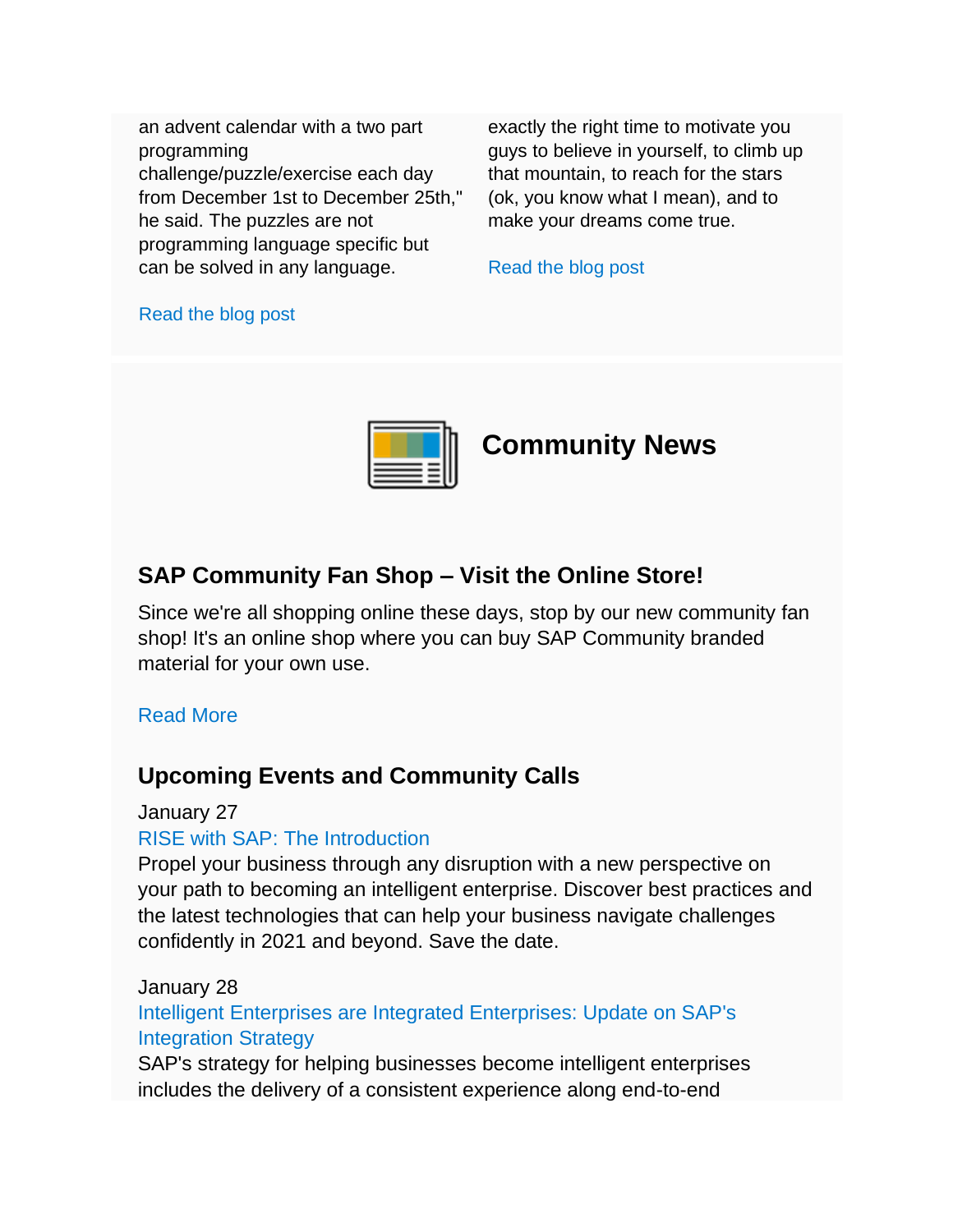processes supported by an intelligent suite. For this purpose distinct suite qualities have been introduced that facilitate a seamless out-of-the-box integration of SAP's Intelligent Suite. Join this webinar to better understand SAP's integration strategy which also includes recent achievements and the road ahead.

[Katrin von Ahsen,](https://s4cloudae36f1aac.hana.ondemand.com/data-buffer/sap/public/cuan/link/100/8CEF4E6AE38B207BFDE6AB865758F4775B7D8195?_V_=2&_K11_=52F9BCCB11ACEC15C906587AFE4B399700796BAD&_L54AD1F204_=c2NlbmFyaW89TUxDUEcmdGVuYW50PW15MzAwNzIzLnM0aGFuYS5vbmRlbWFuZC5jb20mdGFyZ2V0PWh0dHBzOi8vcGVvcGxlLnNhcC5jb20va2F0cmluLmFoc2VuP3NvdXJjZT1lbWFpbC1nLWNvbW11bml0eS1uZXdzbGV0dGVyLUpBTjIxJnNhcC1vdXRib3VuZC1pZD04Q0VGNEU2QUUzOEIyMDdCRkRFNkFCODY1NzU4RjQ3NzVCN0Q4MTk1JnNtY19jYW1wYWlnbl9pZD0wMDAwMDE0NzAxJnNvdXJjZT1lbWFpbC1zbWM&_K13_=241&_K14_=f9486fa4050842de205c5d2c11b774875171b7e79f4c85538457ddb4b7b4ed52) Product Expert Intelligent Enterprise Technology

### February 2

[Create and Manage End-to-End Data Pipelines with SAP Data Intelligence](https://s4cloudae36f1aac.hana.ondemand.com/data-buffer/sap/public/cuan/link/100/8CEF4E6AE38B207BFDE6AB865758F4775B7D8195?_V_=2&_K11_=A90CBFC5D77A7687A8A5E26C3138BFD7EE8B65D7&_L54AD1F204_=c2NlbmFyaW89TUxDUEcmdGVuYW50PW15MzAwNzIzLnM0aGFuYS5vbmRlbWFuZC5jb20mdGFyZ2V0PWh0dHBzOi8vc2FwLXNlLnpvb20udXMvbWVldGluZy9yZWdpc3Rlci90SmNxZC1tdnJEOHRFdFlRSlhMTEZybkVvMlBVRXpNdnNQMm0/c291cmNlPWVtYWlsLWctY29tbXVuaXR5LW5ld3NsZXR0ZXItSkFOMjEmc2FwLW91dGJvdW5kLWlkPThDRUY0RTZBRTM4QjIwN0JGREU2QUI4NjU3NThGNDc3NUI3RDgxOTUmc21jX2NhbXBhaWduX2lkPTAwMDAwMTQ3MDEmc291cmNlPWVtYWlsLXNtYw&_K13_=241&_K14_=4762734c9d76a7dc56499cf1d6c040d786f2fadc9858b9396b455aa1c9df9ec0) During this workshop, you can learn how to develop an end-to-end data process, starting with gathering data from different Data sources, cleansing and enriching the data, and providing the enriched data for end-user consumption. Discover the various data consumption and data producing operators that are available, and learn how to configure them. Explore the many data-transformation capabilities and learn how to use them.

### [See all Upcoming Events](https://s4cloudae36f1aac.hana.ondemand.com/data-buffer/sap/public/cuan/link/100/8CEF4E6AE38B207BFDE6AB865758F4775B7D8195?_V_=2&_K11_=AF41D361C3B3743885B68BF33866632AB7E4BE00&_L54AD1F204_=c2NlbmFyaW89TUxDUEcmdGVuYW50PW15MzAwNzIzLnM0aGFuYS5vbmRlbWFuZC5jb20mdGFyZ2V0PWh0dHBzOi8vY29tbXVuaXR5LnNhcC5jb20vZXZlbnRzLz9zb3VyY2U9ZW1haWwtZy1jb21tdW5pdHktbmV3c2xldHRlci1KQU4yMSZzYXAtb3V0Ym91bmQtaWQ9OENFRjRFNkFFMzhCMjA3QkZERTZBQjg2NTc1OEY0Nzc1QjdEODE5NSZzbWNfY2FtcGFpZ25faWQ9MDAwMDAxNDcwMSZzb3VyY2U9ZW1haWwtc21j&_K13_=241&_K14_=2d24c549a1be791a2447c9b5ff5a5cb0985d736799e4077ac83e93a43efb627d)

[SAP TechEd Highlights and Upcoming 2021 SAP Community Activities](https://s4cloudae36f1aac.hana.ondemand.com/data-buffer/sap/public/cuan/link/100/8CEF4E6AE38B207BFDE6AB865758F4775B7D8195?_V_=2&_K11_=00E1B2FF4105F3B1C77FFC134F090838A96E9CD0&_L54AD1F204_=c2NlbmFyaW89TUxDUEcmdGVuYW50PW15MzAwNzIzLnM0aGFuYS5vbmRlbWFuZC5jb20mdGFyZ2V0PWh0dHBzOi8vc2FwLXNlLnpvb20udXMvd2ViaW5hci9yZWdpc3Rlci9XTl85ckFtTjFydFE2V0FobnNOMFg1MDR3P3NvdXJjZT1lbWFpbC1nLWNvbW11bml0eS1uZXdzbGV0dGVyLUpBTjIxJnNhcC1vdXRib3VuZC1pZD04Q0VGNEU2QUUzOEIyMDdCRkRFNkFCODY1NzU4RjQ3NzVCN0Q4MTk1JnNtY19jYW1wYWlnbl9pZD0wMDAwMDE0NzAxJnNvdXJjZT1lbWFpbC1zbWM&_K13_=241&_K14_=17d1855b5250a1a3905f7713b5cd0c6e98f74384c02a2f5573361b06f0b171cb) SAP Community members, you're invited to attend a Community Call to discuss SAP TechEd highlights and upcoming 2021 SAP Community activities, including SAP TechEd main highlights and top SAP TechEd tracks and key topics.

| Global<br>+ 1 800 872 1727<br>country numbers | Or see our complete list of local | Contact Us           |
|-----------------------------------------------|-----------------------------------|----------------------|
| <b>Unsubscribe</b>                            | <b>Subscribe</b>                  | <b>Copyright</b>     |
|                                               | <b>Legal Disclosure</b>           | <b>Visit SAP.com</b> |